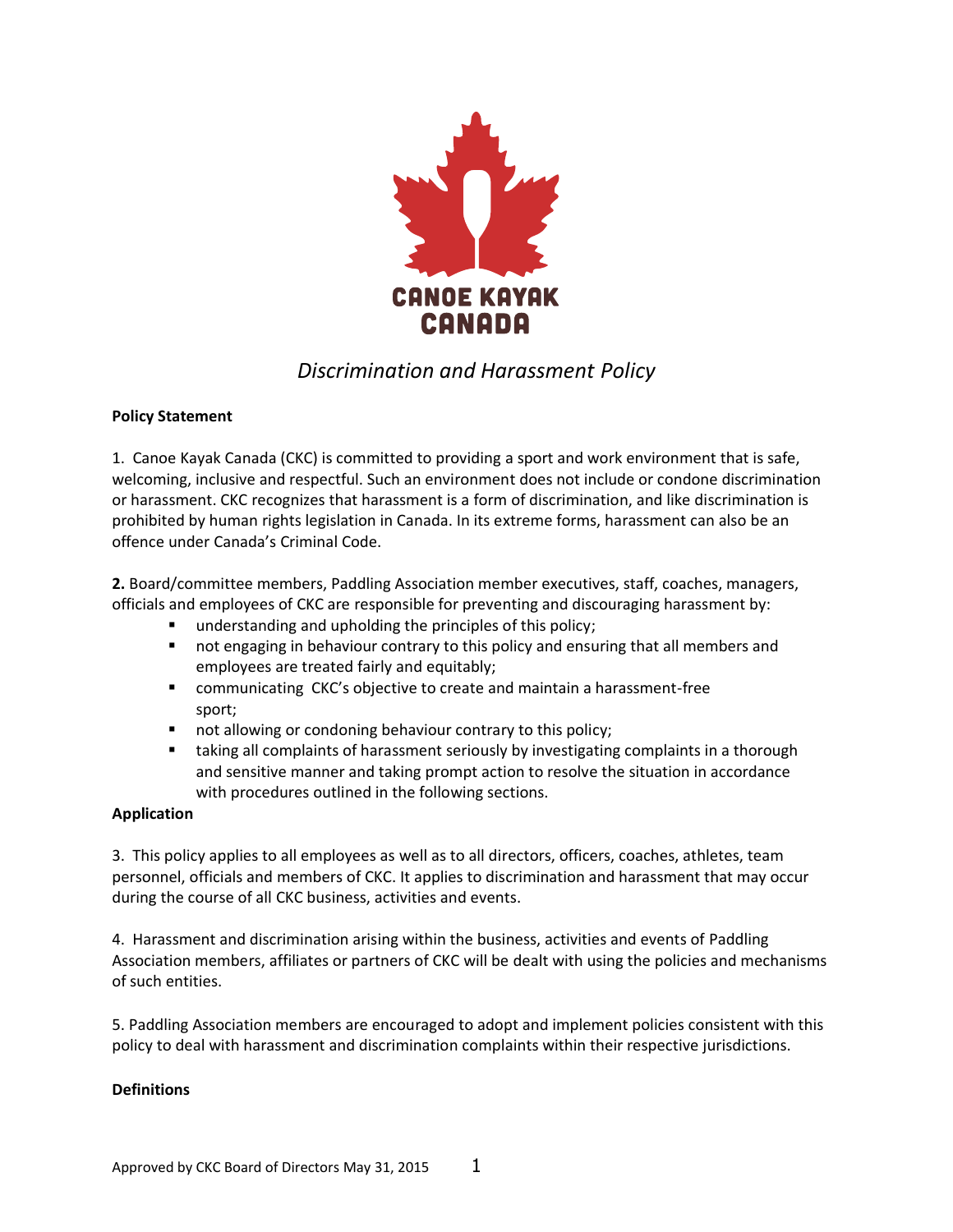6. Discrimination is a distinction, based on grounds relating to personal characteristics of an individual or group which, whether intended or not, has the effect of imposing disadvantages on that individual or group not imposed on others, or withholding or limiting access to advantages available to others.

7. Harassment takes many forms but can generally be defined as comment, conduct, or gesture directed toward an individual or group of individuals that is known, or ought to be known, to be unwelcome.

- 8. Behaviours that constitute harassment include, but are not limited to:
	- written or verbal abuse or threats;
	- the display of audio or visual material which is offensive, or which one ought to know is offensive;
	- unwelcome remarks, jokes, comments, innuendo or taunting about a person's looks, body, attire, age, race, religion, sex or sexual orientation, or abilities;
	- leering or other suggestive or vulgar gestures;
	- condescending, paternalistic or patronizing behaviour that undermines self-esteem, diminishes performance, or adversely affects working conditions;
	- practical jokes that cause embarrassment, endanger a person's safety, or negatively affect performance;
	- unwanted physical contact including touching, petting, pinching or kissing;
	- unwelcome sexual flirtations, advances, requests, invitations, questions or discussions;
	- use of homophobic or other derogatory sexual terms;
	- any form of hazing;
	- **Example 1** behaviours such as those described above that are not directed towards individuals or groups but that have the effect of creating a negative, hostile or poisoned environment;
	- criminal conduct such as stalking and physical or sexual assault or abuse;
	- retaliation or threats of retaliation against an individual who reports harassment.

9. For the purposes of this policy, sexual harassment is defined as unwelcome sexual advances, requests for sexual favours, or other verbal or physical conduct of a sexual nature when:

- submitting to or rejecting this conduct is used as the basis for making decisions which affect the individual;
- such conduct has the purpose or effect of interfering with an individual's performance;
- such conduct creates an intimidating, hostile or poisoned environment.

### **Complaints**

10. Any person may make a complaint under this policy to any Official of CKC. For the purposes of making a complaint, an 'Official' is any person in a responsible staff or volunteer position with CKC. Complaints must be in writing, signed by the complainant.

11. Once a complaint is made, the role of the Official is to serve in a neutral capacity in assisting in an informal resolution of the complaint, where this is appropriate.

12. If the Official is unable to assist in an informal resolution of the complaint, or if informal resolution is not appropriate, the Official will report the complaint to the Chief Executive Officer of CKC.

### **Investigation**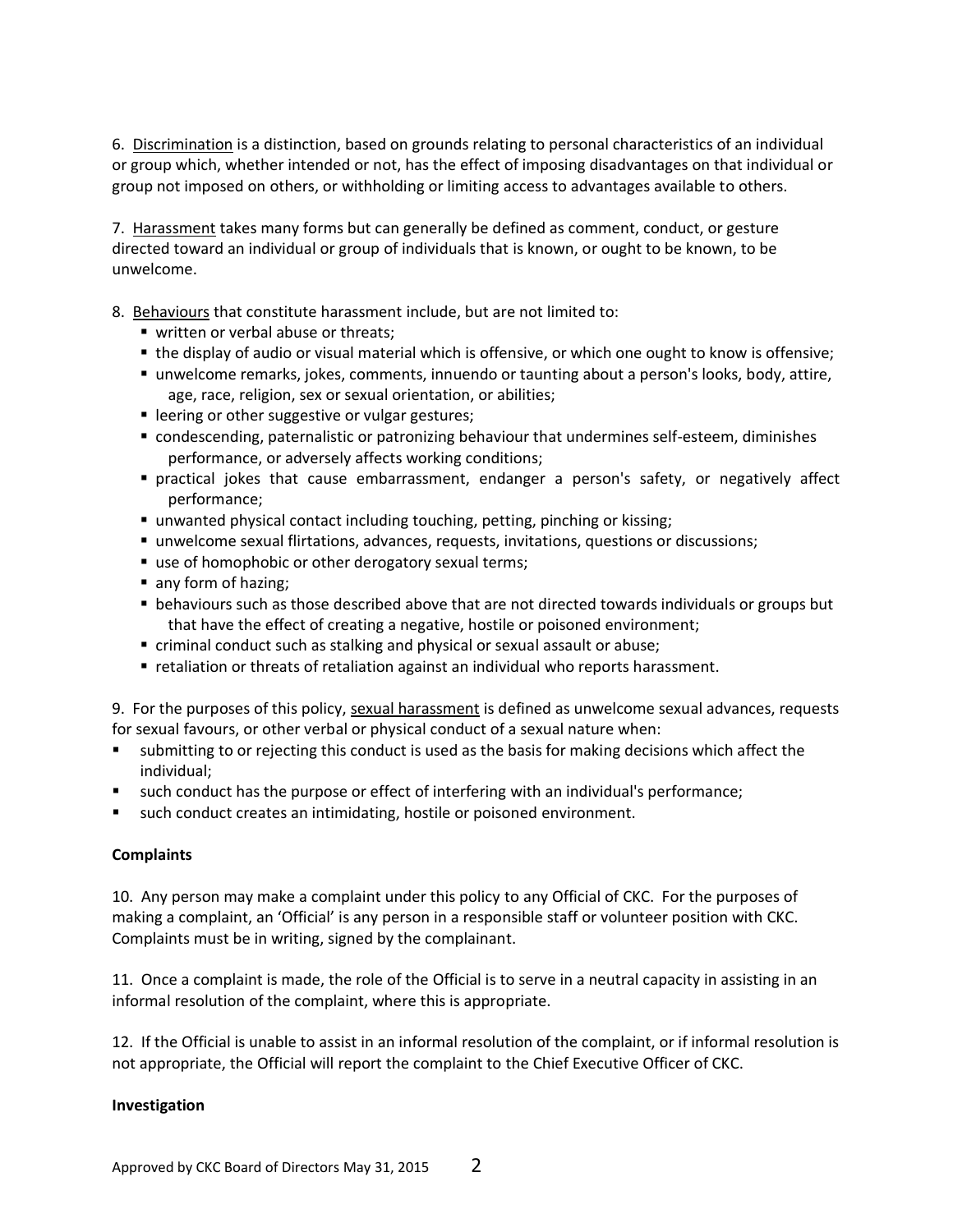13. The Chief Executive Officer will appoint an independent individual to conduct an investigation of the complaint. The Investigator will carry out an investigation in a timely manner and at the conclusion of the investigation will provide a written report. This report will make findings and where the complaint is substantiated, will set forth recommendations for conducting a hearing in order to resolve the complaint.

14. The CEO will notify the President that a complaint has been filed and has been referred to investigation. The CEO and the President, in consultation, will determine what information about the complaint will be disclosed to the Board of Directors, keeping in mind the confidentiality provision of this policy as set out in Section 20.

15. The CEO may determine that the alleged conduct is of such seriousness as to warrant immediate suspension or removal of the individual pending an investigation, hearing and decision.

### **Hearing and Decision**

16. Where the Investigator recommends that a hearing take place, such hearing will occur in a timely manner, using fair procedures that afford all parties an opportunity to make representations to a Panel of three impartial decision-makers appointed by CKC. The format, timelines and procedures for the hearing will be at the discretion of the Panel.

17. The Panel will consider the evidence of the parties, relevant witnesses, and the Investigator's findings in making its decision and will issue a written decision. The decision of the Panel will take effect immediately and will be final and binding on all parties.

18. Failure to comply with a sanction as determined by the Panel will result in automatic suspension of any affiliation with CKC until such time as the sanction is fulfilled.

### **Criminal Matters**

19. Notwithstanding the procedures set out in this policy, any person to whom this policy applies who is convicted of an offense under Section 5 of the Criminal Code of Canada (Sexual Offenses, Public Morals and Disorderly Conduct), or is convicted of a similar offense of sexual nature, will face automatic suspension from CKC for a period of time corresponding to the length of their criminal sentence, and may face further disciplinary action by CKC in accordance with this policy.

### **Confidentiality**

20. CKC recognizes the sensitive nature of discrimination and harassment and will strive to keep all matters relating to a complaint confidential. However, if required by law to disclose information, CKC will do so. It is also the policy of CKC to keep its Board of Directors informed of the general progress of a complaint, and to allow publication of the decision of the Panel, where the Panel directs publication as part of its decision.

### **Appeal**